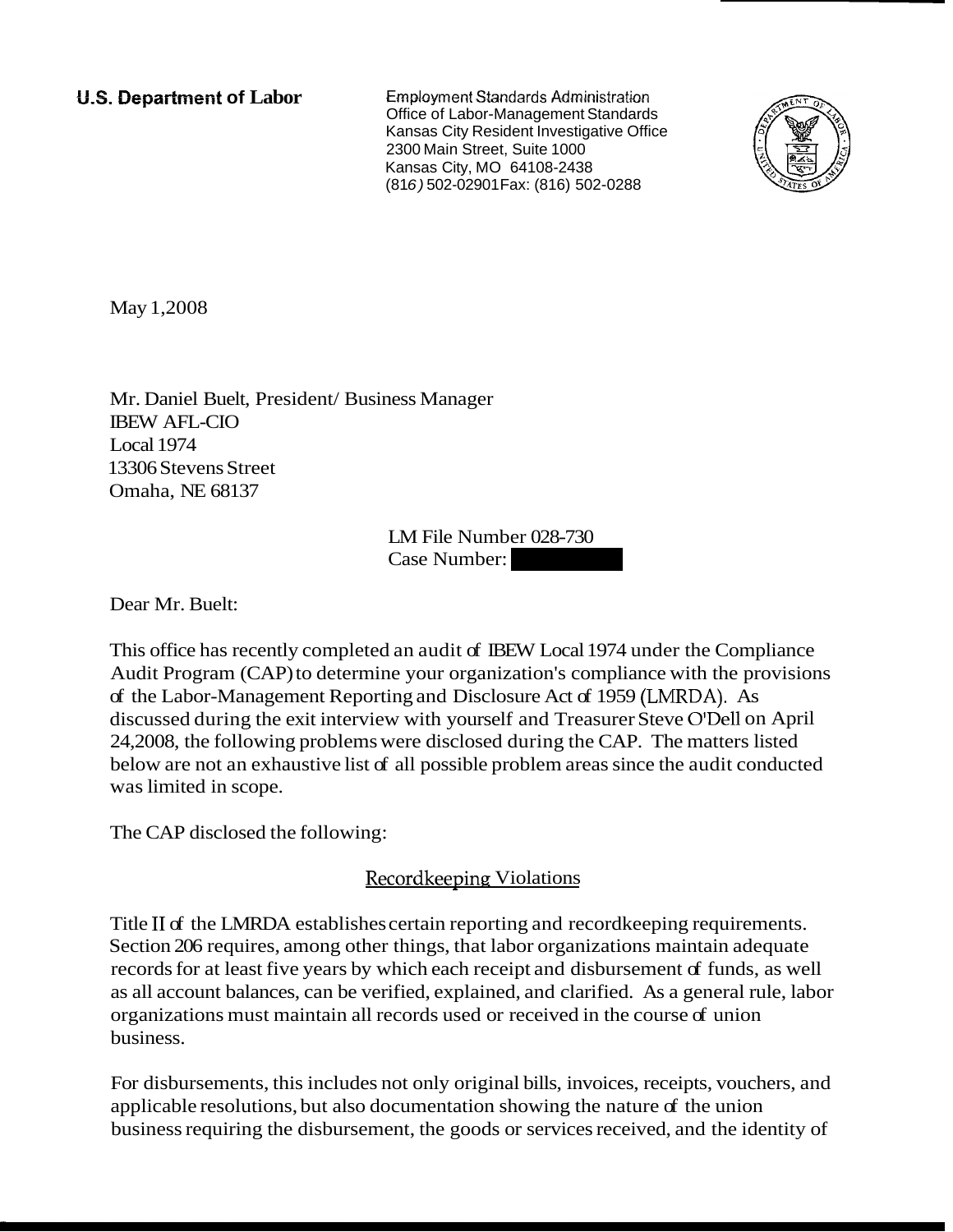Mr. Daniel Buelt May 1,2008 Page 2 of 5

the recipient(s) of the goods or services, In most instances, this documentation requirement can be satisfied with a sufficiently descriptive expense receipt or invoice. If an expense receipt is not sufficiently descriptive, a union officer or employee should write a note on it providing the additional information. For money it receives, the labor organization must keep at least one record showing the date, amount, purpose, and source of that money. The labor organization must also retain bank records for all accounts.

The audit of Local 1974's 2007 records revealed the following recordkeeping violations:

### 1. Credit Card Expenses

Local 1974 did not retain adequate documentation for credit card expenses incurred for some travel, particularly hotel bills. As previously noted above, labor organizations must retain original receipts, bills, and vouchers for all disbursements. The president and treasurer of your union, who are required to sign your union's LM report, are responsible for properly maintaining union records. This was discussed in our exit interview and you agreed to make sure all original bills and invoices will be maintained in the future.

2. Disposition of Property

Local 1974 did not maintain an inventory of t-shirts, gift cards, and other property it purchased, sold, or gave away. The union must report the value of any union property on hand at the beginning and end of each year in Item 30 (Other Assets) of the LM-3. The union must retain an inventory or similar record of property on hand to verify, clarify, and explain the information that must be reported in Item 30.

The union must record in at least one record the date and amount received from each sale of union hats, t-shirts, and other items. We discussed this in the exit interview and you agreed to keep a record of this in the future.

3. Failure to Record Receipts

Local 1974 did not record in its receipts records some money brought in by the local from its vending machine and t-shirt sales. All money received and disbursed by the local (including petty cash) must be properly accounted for. Union receipts records must include an adequate identification of all money the union receives. The records should show the date and amount received, and the source of the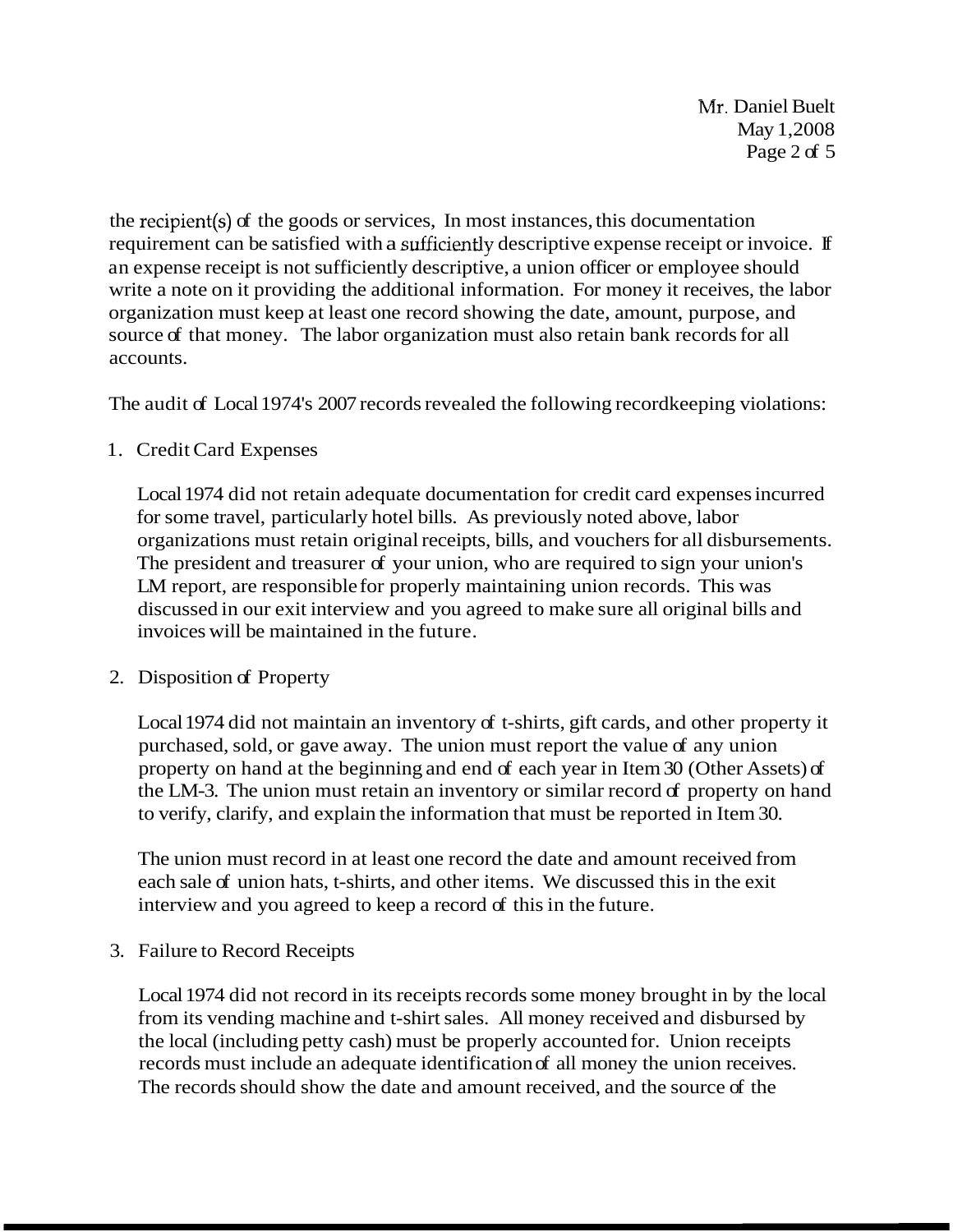Mr. Daniel Buelt May 1,2008 Page 3 of 5

money. This was also discussed during the exit interview and it was agreed these records will be maintained in the future.

## 4. Receipt Dates Not Recorded

Entries in Local 1974's receipts journal reflect the date the union deposited money, but not the date money was received. Union receipts records must show the date of receipt. The date of receipt is required to verify, explain, or clarify amounts required to be reported in Statement B (Receipts and Disbursements) of the LM-3. The LM-3 instructions for Statement B state that the labor organization must record receipts when it actually receives money and disbursements when it actually pays out money. Failure to record the date money was received could result in the union reporting some receipts for a different year than when it actually received them. It was agreed during the exit interview that you would record the receipts when received in the future.

Based on your assurance that Local 1974 will retain adequate documentation in the future, OLMS will take no further enforcement action at this time regarding the above violations.

# **Reporting Violations**

The audit disclosed a violation of LMRDA Section 201(b), which requires labor organizations to file annual financial reports accurately disclosing their financial condition and operations. The Labor Organization Annual Report Form LM-3 filed by Local 1974 for fiscal year ending June, 30,2007, was deficient in the following areas:

1. Acquire/ Dispose of Property

Item 13 [LM-31 (During the reporting period did your organization acquire or dispose of any assets in any manner other than by purchase or sale?) should have been answered "yes" because the union gave away t-shirts and gift cards during the year. The union must identify the type and value of any property received or given away in the additional information section of the LM report along with the identity of the recipient(s) or donor(s) of such property. The union does not have to itemize every recipient of such giveaways by name. The union can describe the recipients by broad categories if appropriate such as "December membership meeting attendees.'"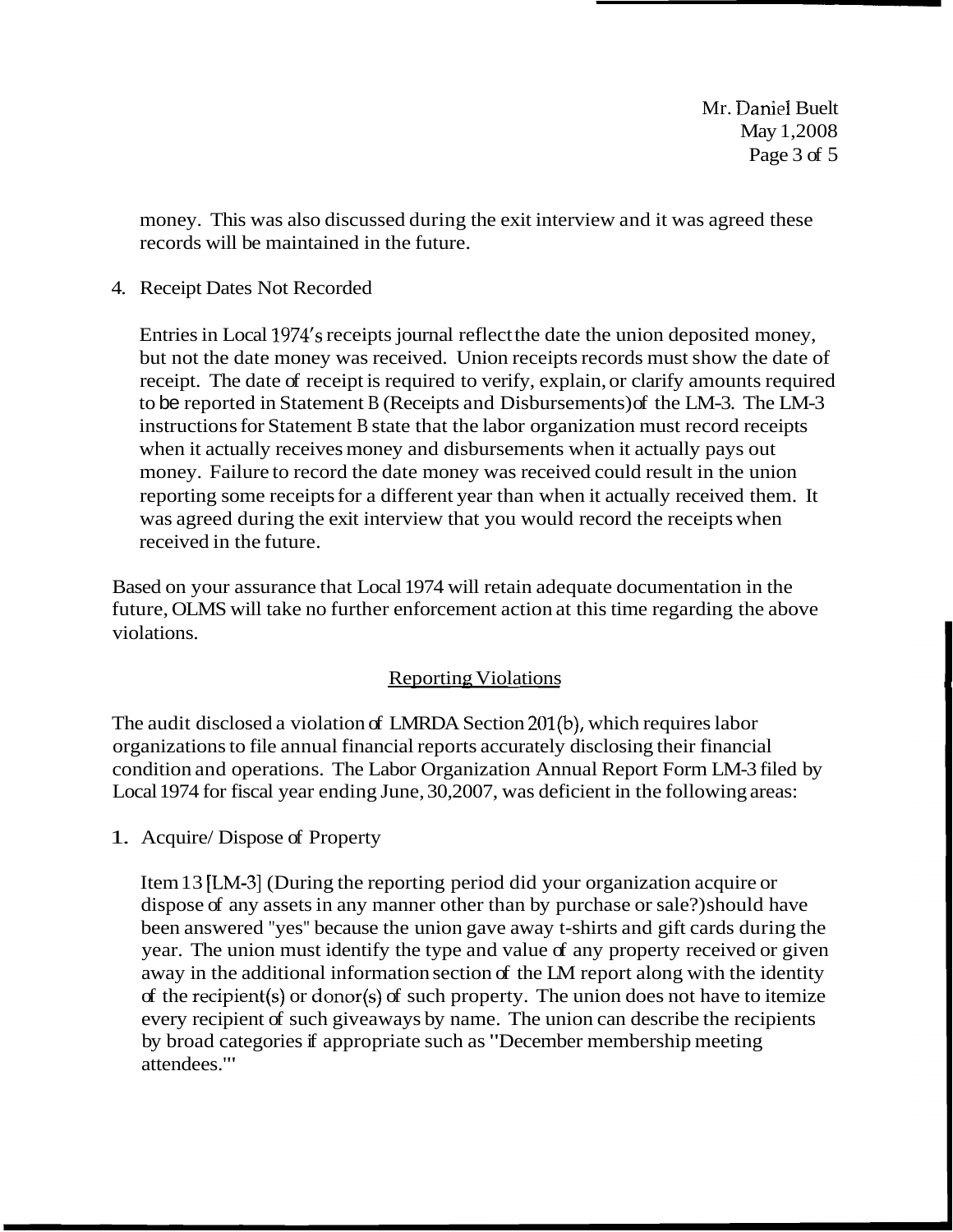Mr. Daniel Buelt May 1,2008 Page 4 of 5

#### 2. Officer Allowances

As we discussed in the exit interview, and with your auditor, officer allowances for the president and vice president of your local were misreported on the LM-3 report. The instructions for filling out the Form LM-3 report state an exception to what is considered an officer allowance, "indirect disbursements for temporary lodging (room rent charges only) or transportation by public carrier necessary for conducting official business while the officer is in travel status away from his or her home and principal place of employment with your organization if payment is made by your organization directly to the provider or through a credit arrangement and these disbursements are reported in Item 48" (Office and Administrative Expense).

Along with this, it is not necessary to select "yes" for Item 17 due to the above circumstances.

3. COPE Fund

All bank accounts which receive and disburse money for the local must be reported on the LM-3 report. If the local has a PAC fund and has filed a publicly available report with another federal or state agency, it is not necessary to include these funds in the LM-3; otherwise these funds must be included in the report. Since your COPE Fund is not being reported elsewhere, it should be included on the LM-3 Report.

4. Loans Receivable

The local receives monthly payments from two other locals for an agreement made regarding ownership of the building. Due to the nature of the contract made, this is considered to be a loan receivable which must be reported in Item 26 of the LM-3 report.

#### 5. Failure to File Bylaws

The audit disclosed a violation of LMRDA Section 201(a), which requires that a union submit a copy of its revised constitution and bylaws with its LM report when it makes changes to its constitution or bylaws. Local 1974 amended its constitution and bylaws in 2005, but did not file a copy with its LM report for that year. Local 1974 has now filed a copy of its constitution and bylaws.